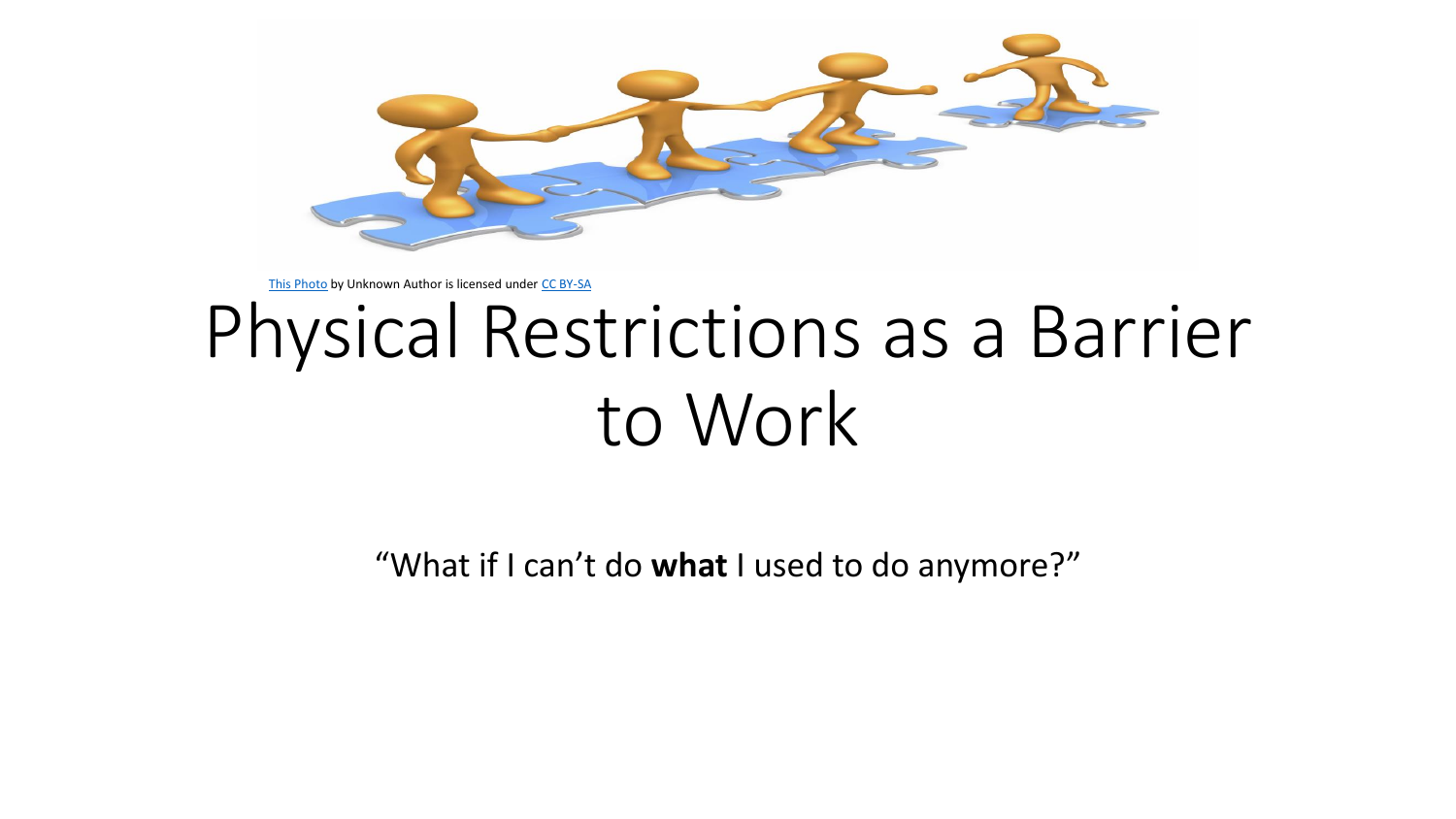# Mobility:

The ability to move arms and legs, use fingers and toes. The ability to move my body from one place to another. The ability to stand, sit, walk, run, jump, point, lift, carry and stretch

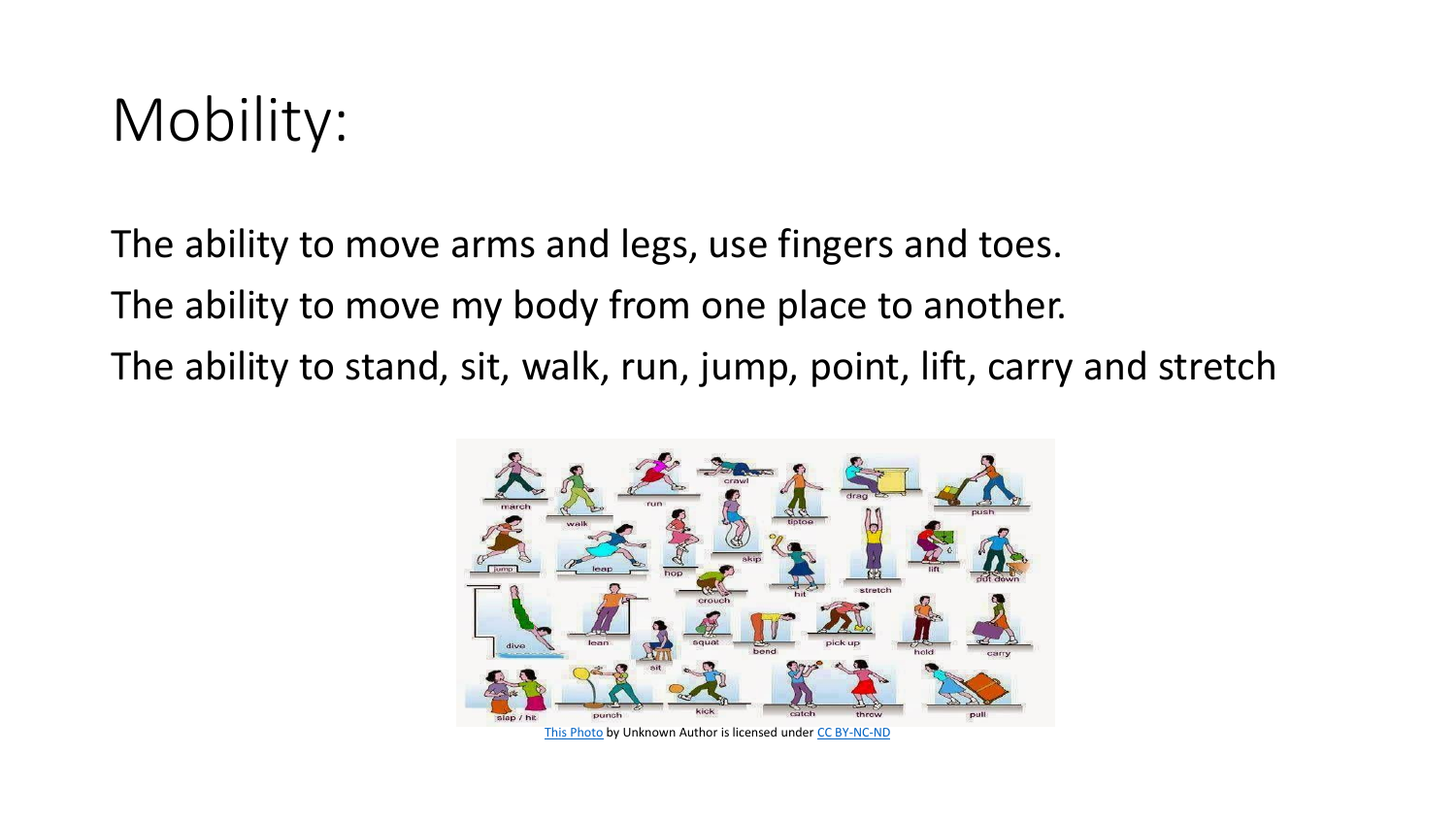# Acquired Physical Impairments

Some people are born with physical impairments because of genetics or trauma during the birth process.

Some people acquire impairments from accidents, stroke, body parts that wear out or repetitive work injuries.

If those physical impairments are going to be lasting, creating functional limitations that are permanent, the impact on work has to be considered.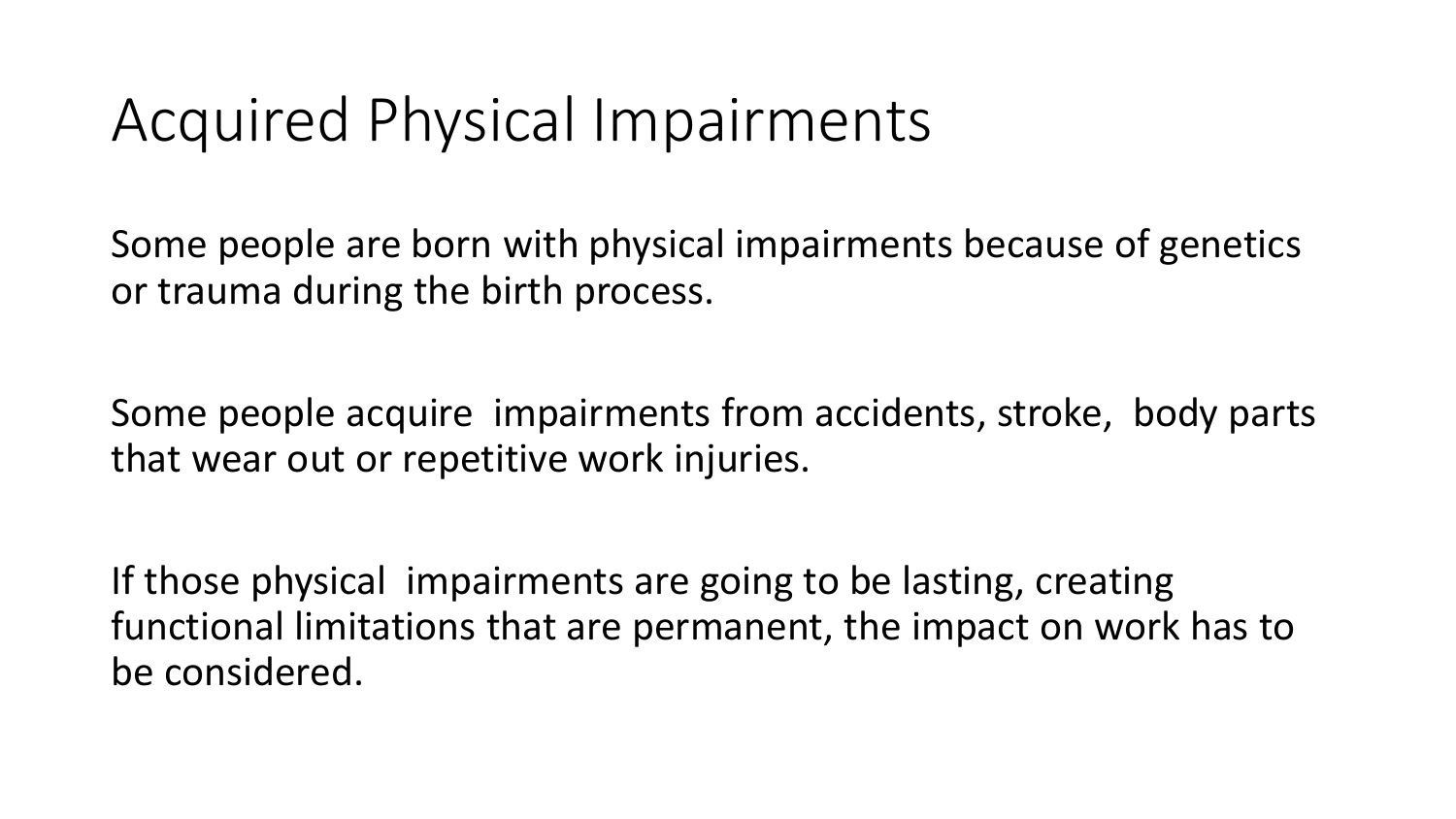# Nobody Likes Change



[This Photo](http://www.kaliblog.blogspot.com/) by Unknown [Author is licensed under CC BY-](https://creativecommons.org/licenses/by-nc-nd/2.5/)NC-ND

If you have been a brick layer for 20 years, that is what you do. You are probably very good at it.

Not being a brick layer is hard to even think about.

James is a brick layer, but now he has a back problem and his doctor says, you can't bend at the waist, you can't lift over 10 pounds and you need to alternate sitting and standing at work. These doctor statements are work restrictions.

The work James did for many years is finished.

And he still needs to earn!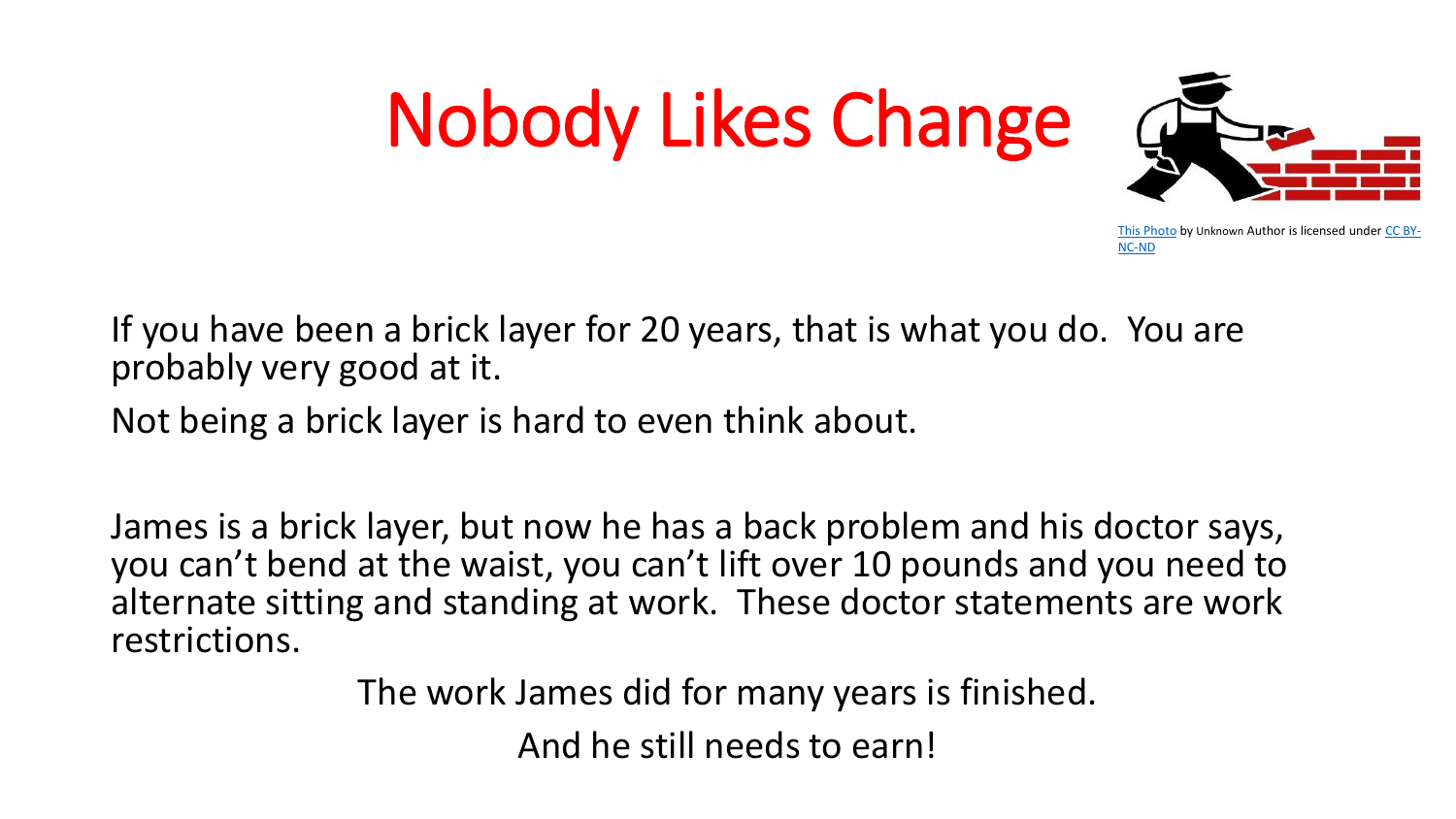# Responses to change

James, the former brick layer, could respond in several ways.

\*He could be angry \*He could feel helpless, hopeless, distressed, depressed \*He might not have any idea on what to do next \*He could be unwilling to change jobs and work while in pain

Or, he could be experiencing all 4 of those responses.



[This Photo](https://www.evolute.fr/relation-aide/gerer-emotions-relation-aide) by Unknown Author is [licensed under CC BY-](https://creativecommons.org/licenses/by-nc-sa/4.0/)NC-SA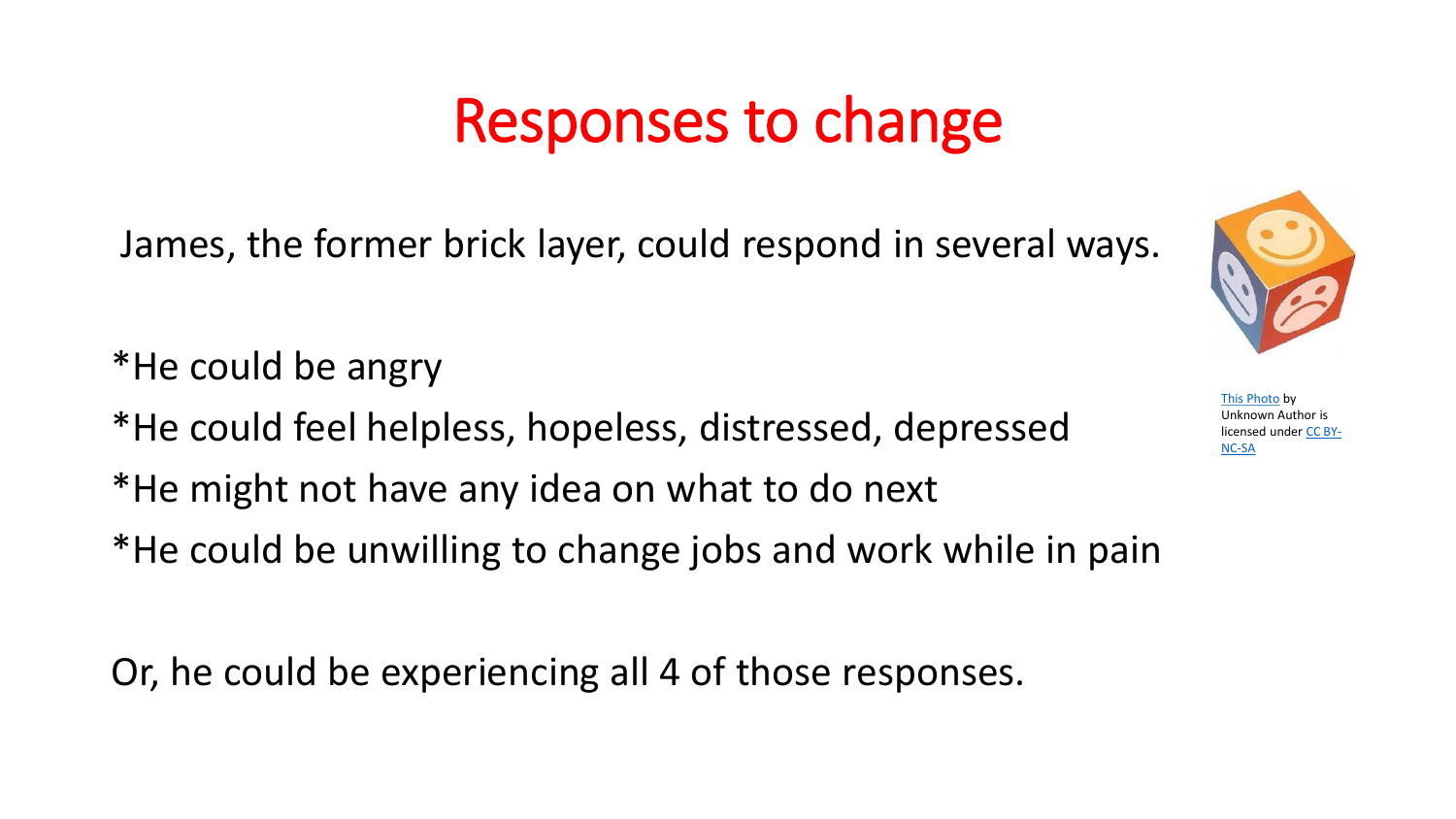# Change comes with age

Ann has been working as a waitress, a school lunch server and an assistant to a caterer in her long work career. At age 56, she is struggling with osteoarthritis - - pain in her hips, knees and ankles. She went to physical therapy for months and takes a mild anti-inflammatory medication. Her doctor just stated she needs to think about a different line of work. Ann's work restrictions are 'no standing over 20 minutes without a sit break, no lifting over 15 pounds, no extensive walking, alternate sitting and standing, when standing use a cushioned fatigue mat and wear supportive shoes'.

Ann is not ready to retire. She loves to feed people.

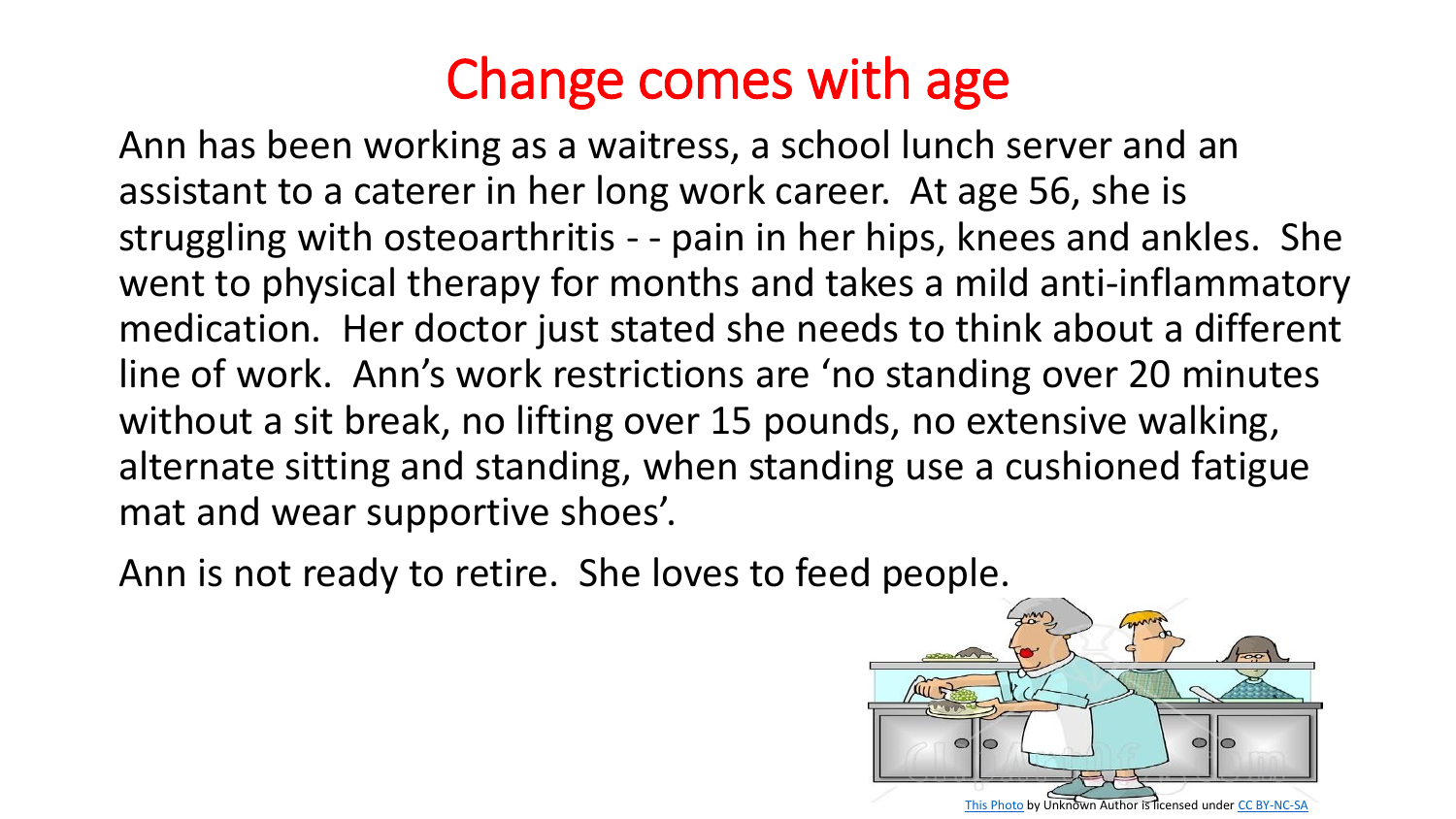# Change comes when you least expect it

Ronnie has been a proud and decorated public safety officer. Recently he fell off a ladder while responding to a fire. His shoulder was shattered. At age 40, he wants to get back to work. Ronnie's doctor gave the following restrictions: 'no lifting over 25 pounds, no climbing, no lifting the left arm above shoulder height'.

Using the skills and interests he has, Ronnie's options might include working as a Dispatch Operator, or re-training for a different type of job.



[This Photo](http://cnaumuarama.wikispaces.com/Pictures) by Unknown Author is licensed under [CC BY-SA](https://creativecommons.org/licenses/by-sa/3.0/)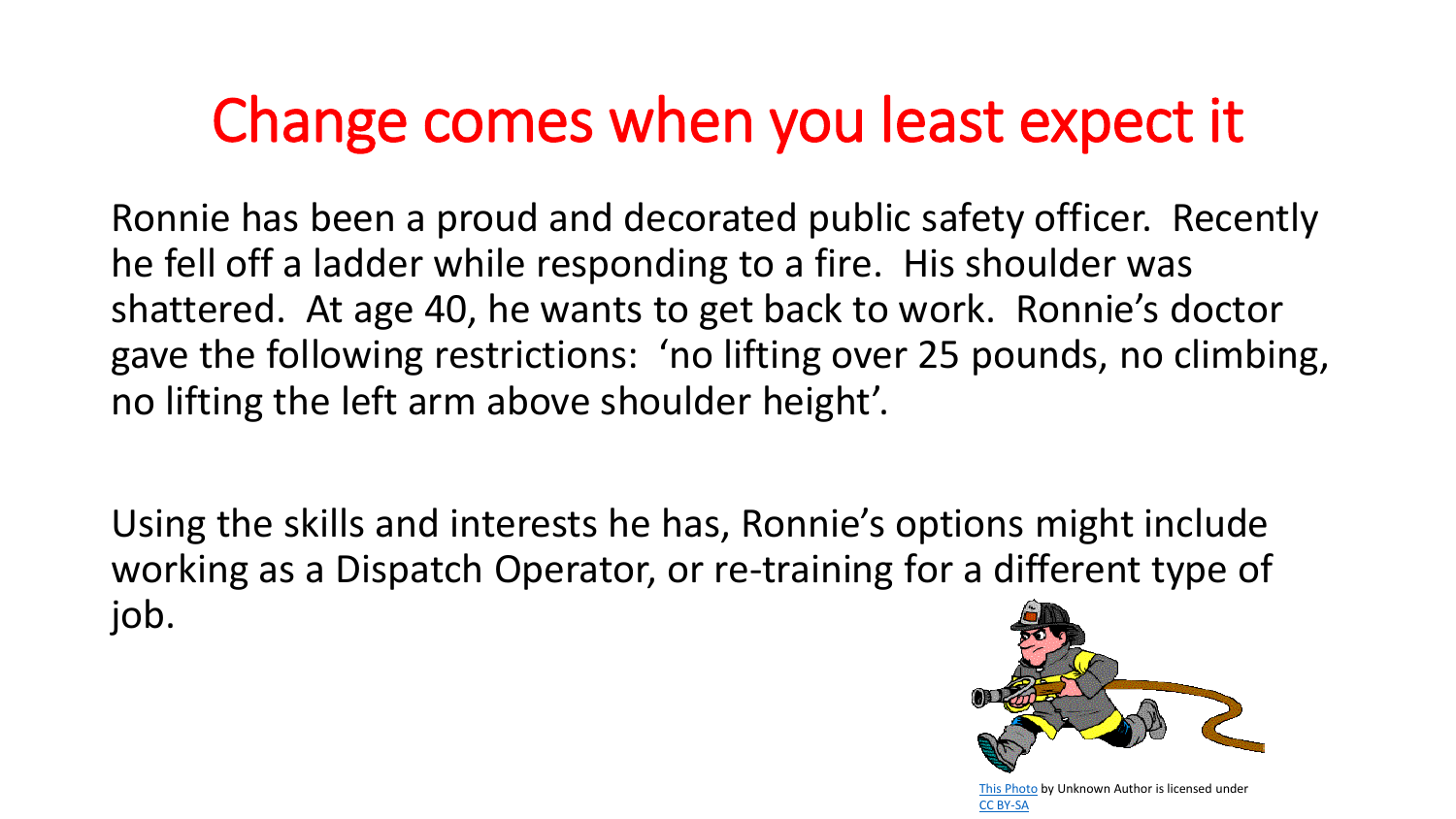# How can we help workers respond ?

1)Suggest some counseling to adjust to the change

- 2) Explore possible job accommodations. (Sometimes there are none.)
- 3)Provide options spend time exploring interests, look at jobs with similar wages, help them explore short term training for the next job
- 4)Encourage informational interviews going to worksites and learn about other types of jobs that match the restrictions they have
- 5)Refer for vocational rehabilitation to partner in exploring options and identifying a plan to get back to work

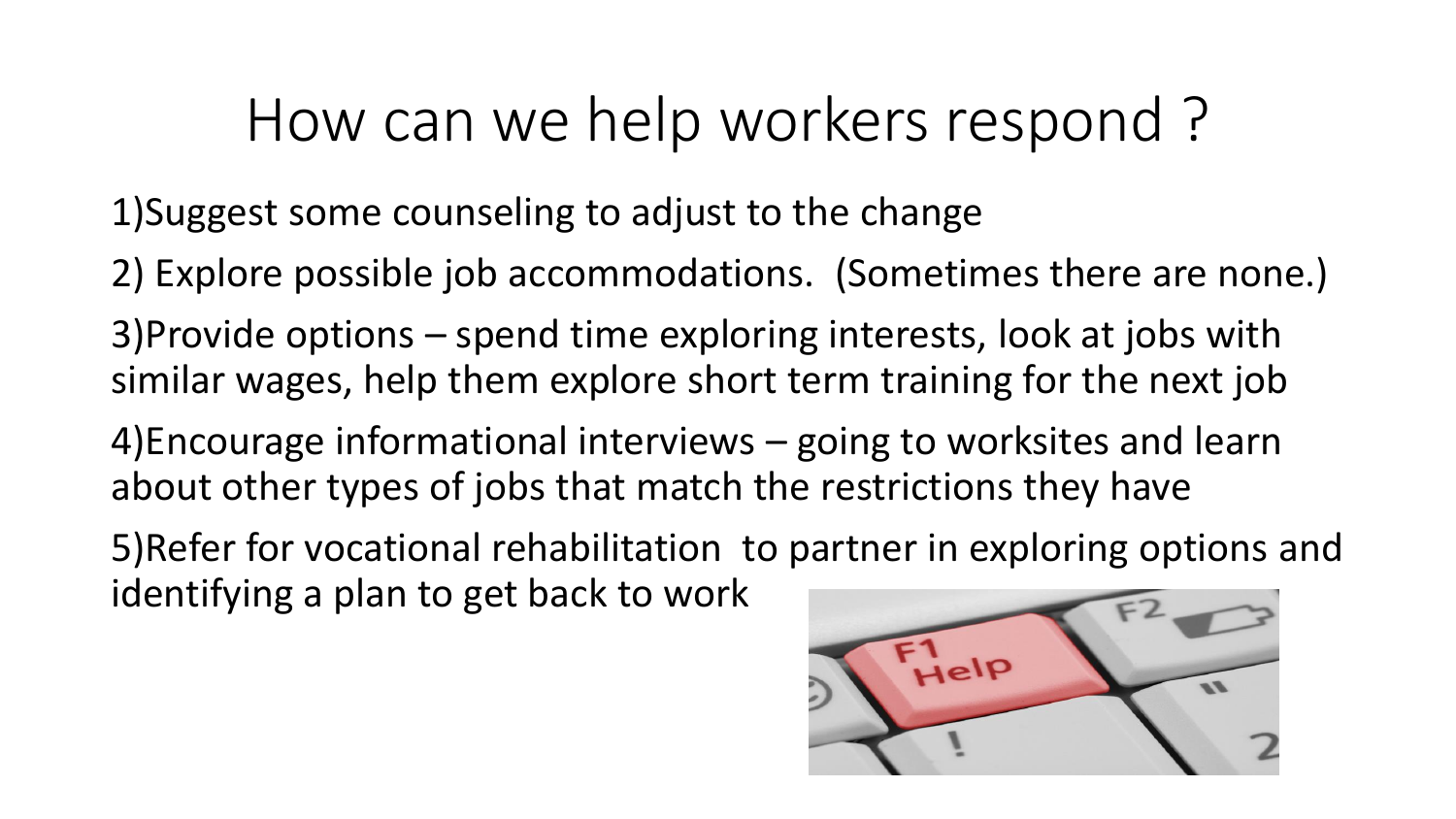### Possible Resolutions:

James the brick layer

After struggling with the changes and pain of his back problems, James shadowed a job estimator at a local company who does a lot of brick work. With some short term training on using the company software, he accepted a job as an estimator. His experience and knowledge of layout was highly valued. Bonus: he no longer has extended stays overnight in bad hotel beds, but can be home most nights. The ipad and measuring tape are his primary tools; within lifting restrictions.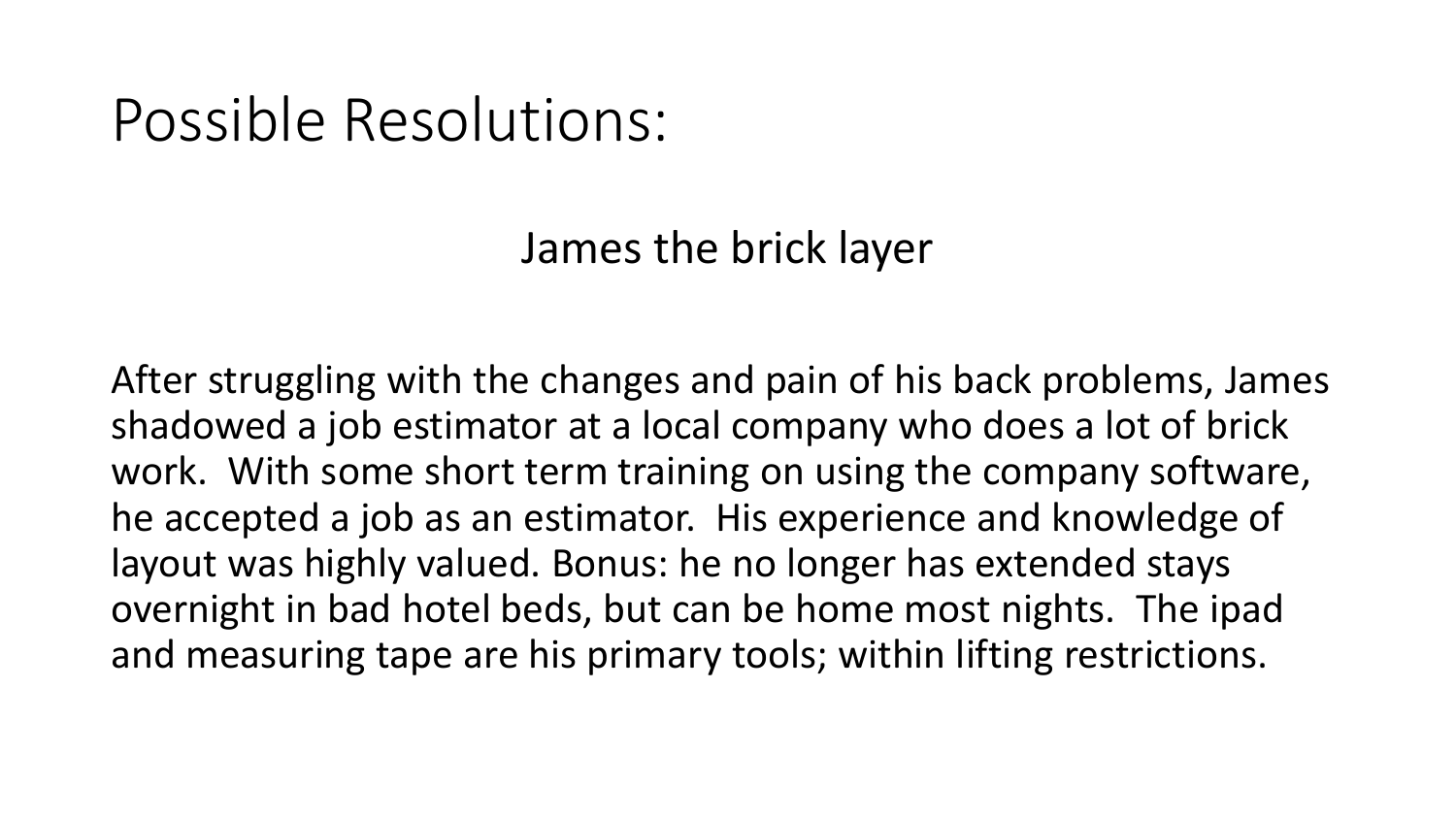#### Ann who loves to feed people

Ann did not want to do much job training, but did engage in some job exploration. Reading through job titles, she became intrigued with the idea of being a culinary instructor. While she didn't get certified in that field, she did find a paraprofessional position at a local tech center, where she was accommodated with a stool while training, and students are doing the big lifting. There are fatigue mats throughout the kitchen when she needs to stand. As you might guess, she has wonderful social skills and an encouraging personality the students are drawn to.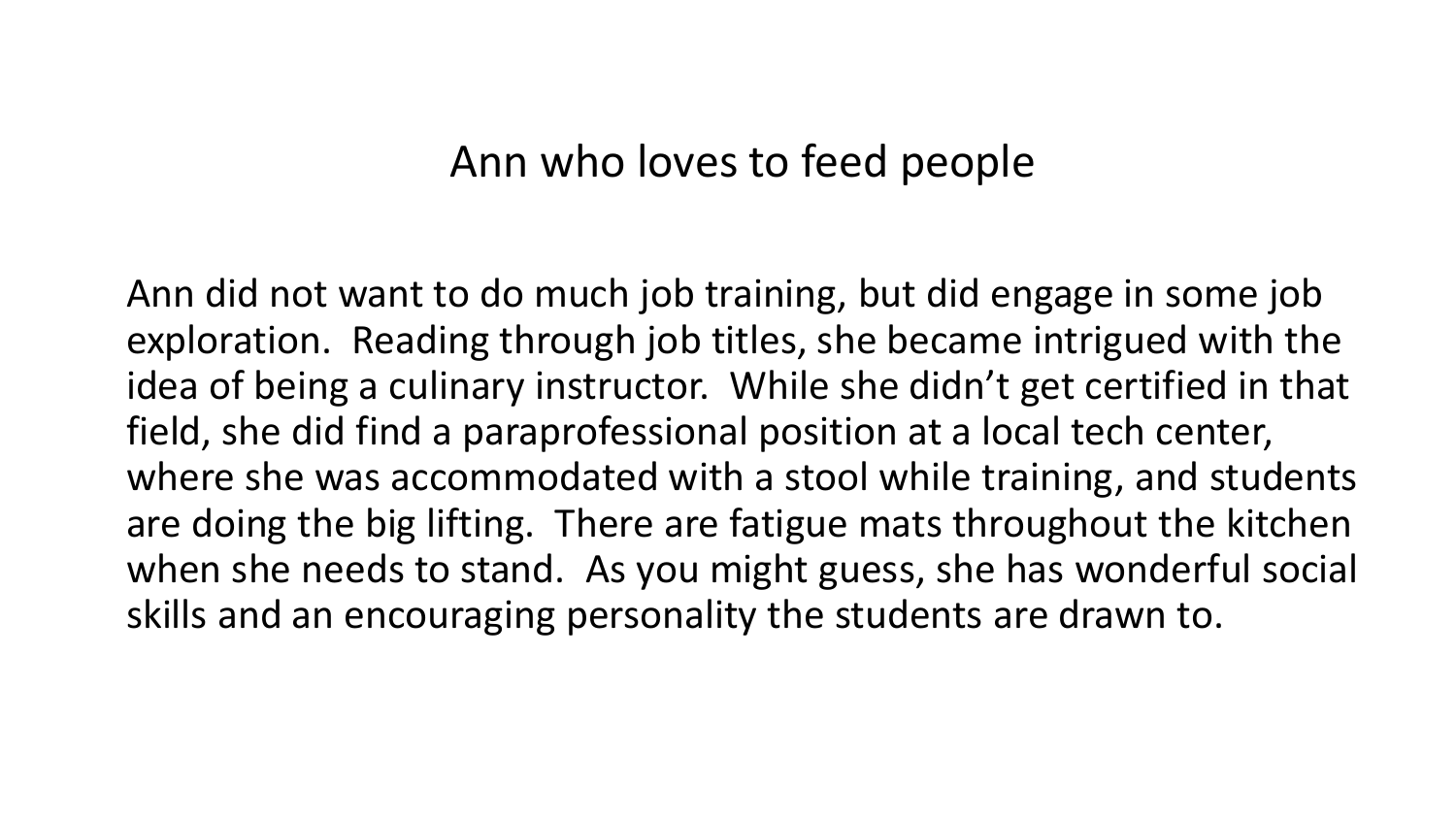# Ronnie – restricted public safety officer

Because Ronnie was injured at work, he had some long term disability benefits that allowed him to consider a different field. Ronnie met with a Vocational Rehabilitation (VR) counselor and did some interest and aptitude testing. He did go to work as a 911 Dispatch operator, but is also pursuing his Bachelor's degree in Accounting, with a combination of financial aid from his employer and VR. He always liked numbers, the job outlook is bright and his dream job is to someday do accounting in the public safety sector.